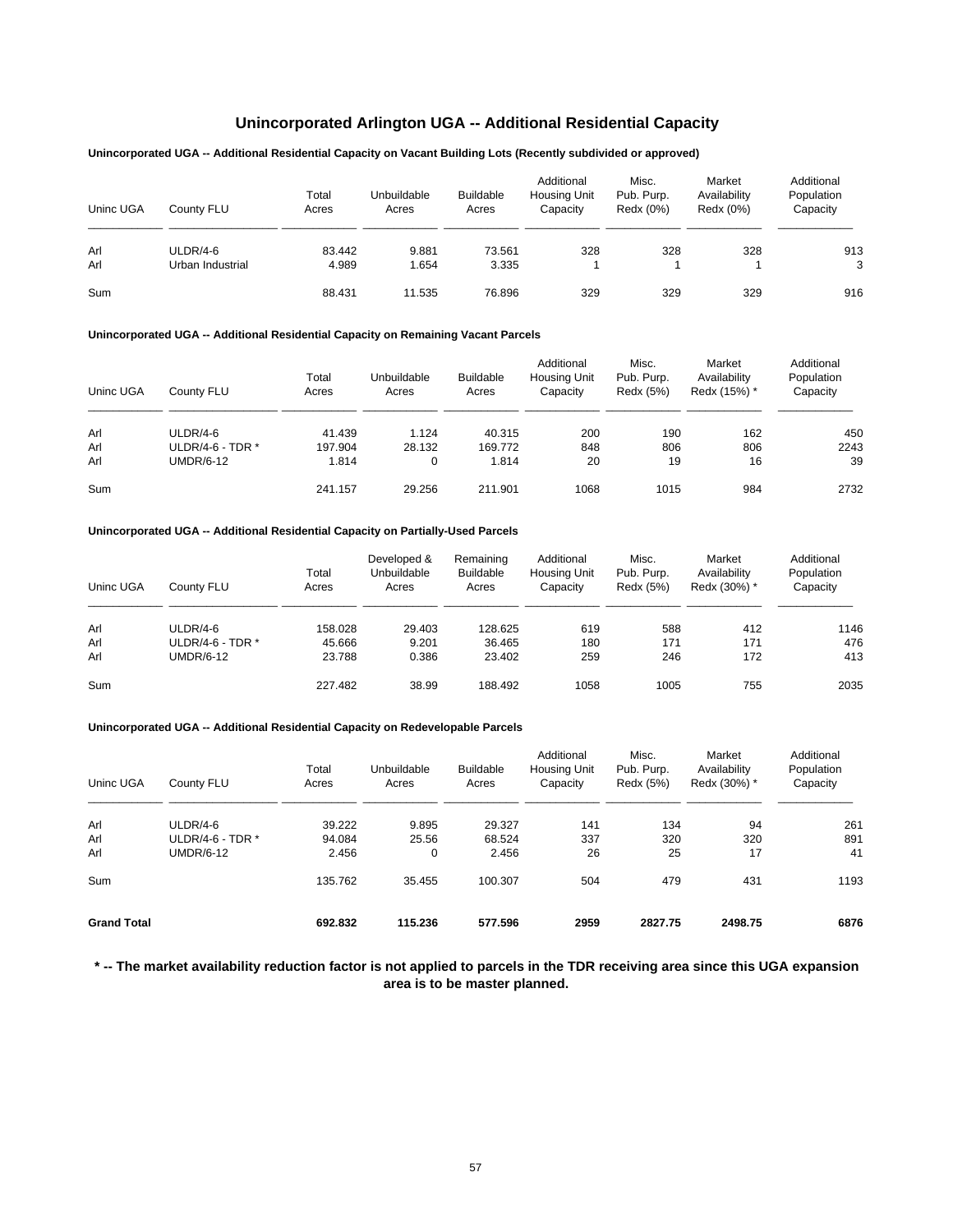# **Unincorporated Darrington UGA -- Additional Residential Capacity**

**Unincorporated UGA -- Additional Residential Capacity on Remaining Vacant Parcels**

| Uninc UGA | County FLU | Total<br>Acres | Unbuildable<br>Acres | <b>Buildable</b><br>Acres | Additional<br><b>Housing Unit</b><br>Capacity | Misc.<br>Pub. Purp.<br>Redx (5%) | Market<br>Availability<br>Redx (15%) | Additional<br>Population<br>Capacity |
|-----------|------------|----------------|----------------------|---------------------------|-----------------------------------------------|----------------------------------|--------------------------------------|--------------------------------------|
| Darr      | ULDR-3     | 174.595        | 115.04               | 59.555                    | 159                                           | 151                              | 128                                  | 357                                  |

## **Unincorporated UGA -- Additional Residential Capacity on Partially-Used Parcels**

| Uninc UGA          | County FLU | Total<br>Acres | Developed &<br>Unbuildable<br>Acres | Remaining<br><b>Buildable</b><br>Acres | Additional<br><b>Housing Unit</b><br>Capacity | Misc.<br>Pub. Purp.<br>Redx (5%) | Market<br>Availability<br>Redx (30%) | Additional<br>Population<br>Capacity |
|--------------------|------------|----------------|-------------------------------------|----------------------------------------|-----------------------------------------------|----------------------------------|--------------------------------------|--------------------------------------|
| Darr               | ULDR-3     | 50.638         | 10.541                              | 40.097                                 | 91                                            | 86                               | 61                                   | 168                                  |
| <b>Grand Total</b> |            | 225.233        | 125.581                             | 99.652                                 | 250                                           | 237                              | 189                                  | 525                                  |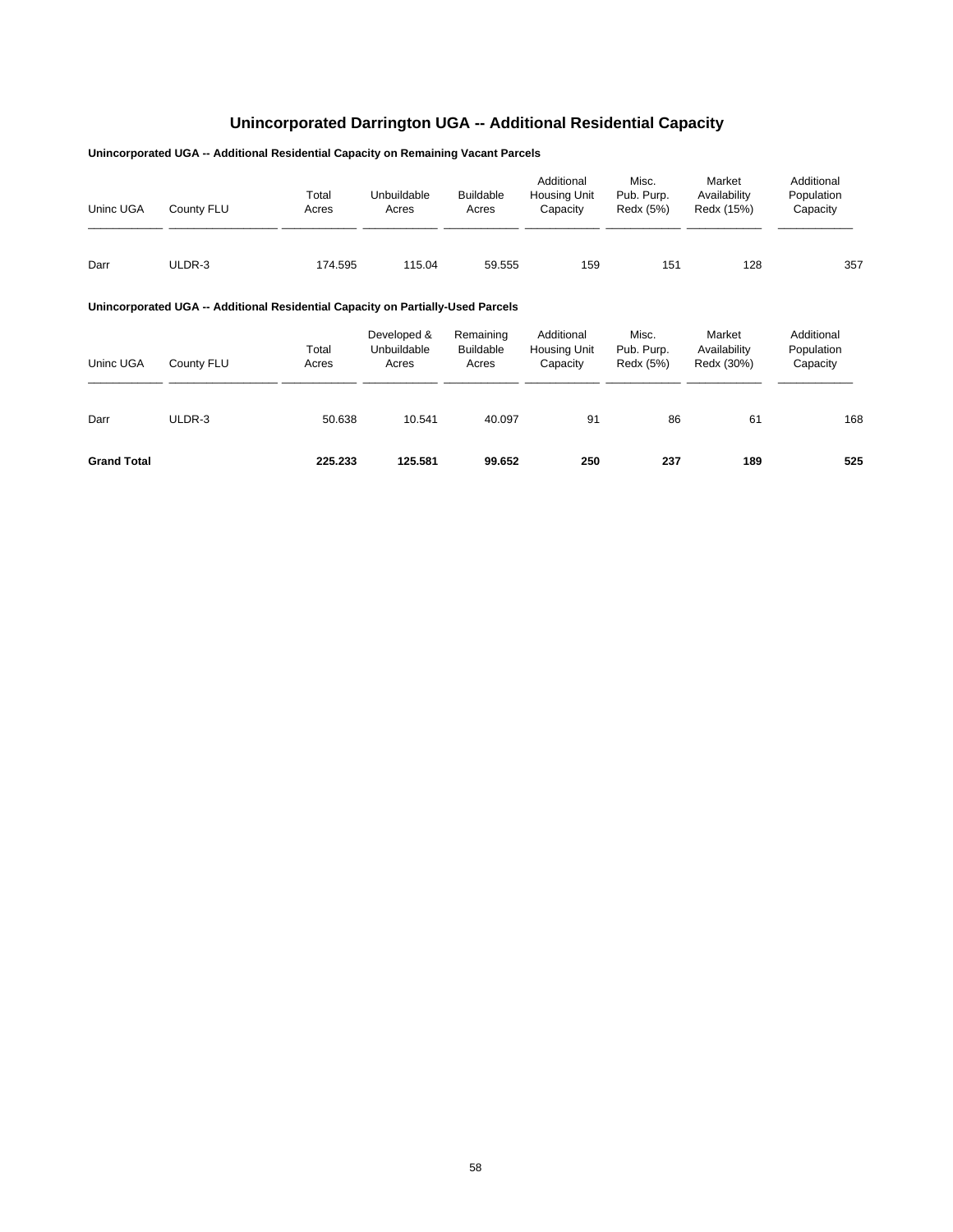# **Unincorporated Gold Bar UGA -- Additional Residential Capacity**

## **Unincorporated UGA -- Additional Residential Capacity on Remaining Vacant Parcels**

| Uninc UGA | County FLU | Total<br>Acres | Unbuildable<br>Acres | <b>Buildable</b><br>Acres | Additional<br><b>Housing Unit</b><br>Capacitv | Misc.<br>Pub. Purp.<br>Redx (5%) | Market<br>Availability<br>Redx (15%) | Additional<br>Population<br>Capacity |
|-----------|------------|----------------|----------------------|---------------------------|-----------------------------------------------|----------------------------------|--------------------------------------|--------------------------------------|
| Gold      | ULDR-3     | 26.975         | 8.543                | 18.432                    | 94                                            | 89                               | 76                                   | 211                                  |

## **Unincorporated UGA -- Additional Residential Capacity on Partially-Used Parcels**

| Uninc UGA | County FLU | Total<br>Acres | Developed &<br>Unbuildable<br>Acres | Remaining<br><b>Buildable</b><br>Acres | Additional<br><b>Housing Unit</b><br>Capacitv | Misc.<br>Pub. Purp.<br>Redx (5%) | Market<br>Availability<br>Redx (30%) | Additional<br>Population<br>Capacity |
|-----------|------------|----------------|-------------------------------------|----------------------------------------|-----------------------------------------------|----------------------------------|--------------------------------------|--------------------------------------|
| Gold      | ULDR-3     | 10.91          | .794                                | 9.116                                  | 18                                            |                                  |                                      | 33                                   |

| Uninc UGA          | County FLU | Total<br>Acres | Unbuildable<br>Acres | <b>Buildable</b><br>Acres | Additional<br><b>Housing Unit</b><br>Capacity | Misc.<br>Pub. Purp.<br>Redx (5%) | Market<br>Availability<br>Redx (30%) | Additional<br>Population<br>Capacity |
|--------------------|------------|----------------|----------------------|---------------------------|-----------------------------------------------|----------------------------------|--------------------------------------|--------------------------------------|
| Gold               | ULDR-3     | 1.137          | 0.009                | 1.128                     |                                               | $\overline{2}$                   |                                      | 4                                    |
| <b>Grand Total</b> |            | 39.022         | 10.346               | 28.676                    | 114                                           | 108                              | 89                                   | 248                                  |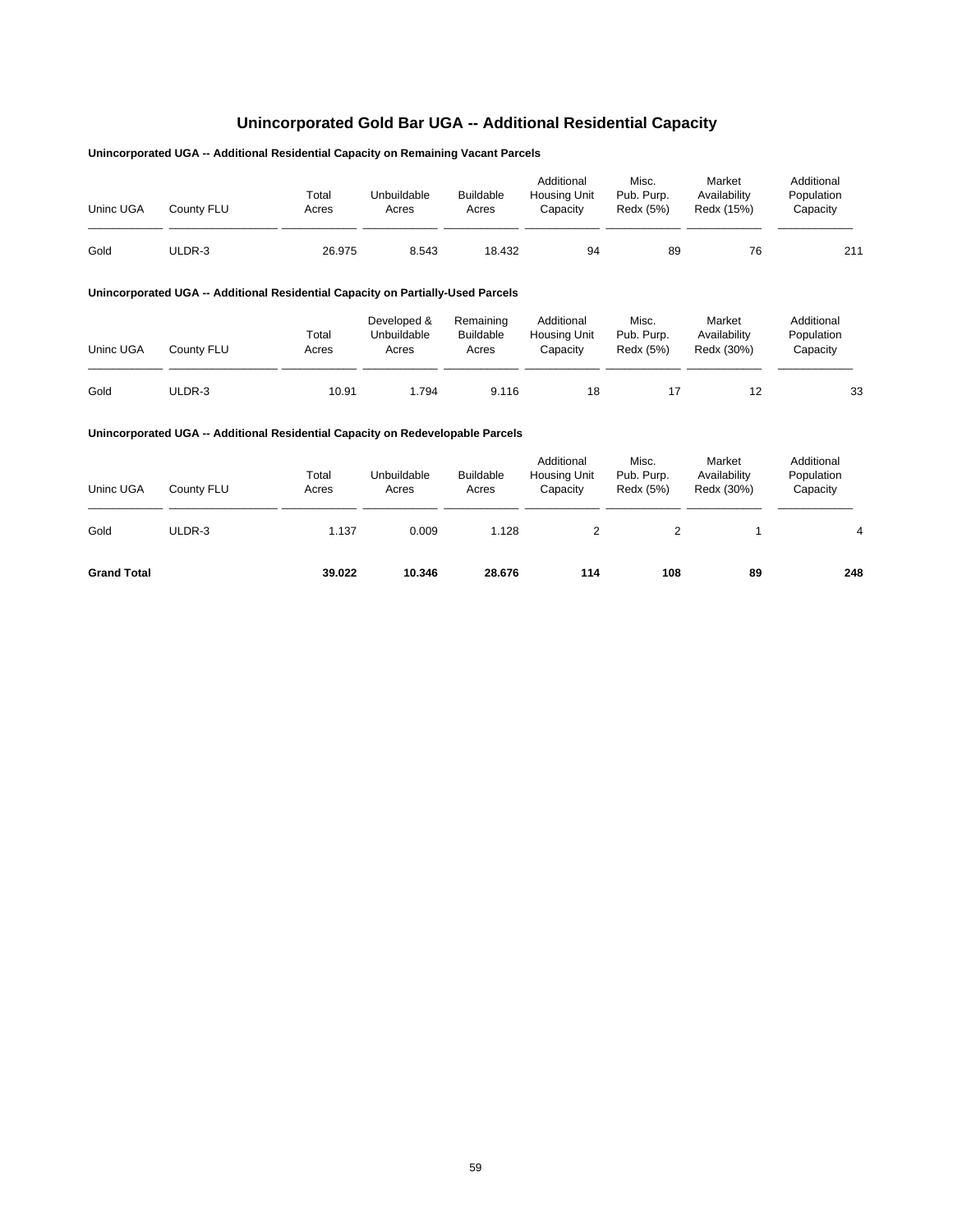# **Unincorporated Granite Falls UGA -- Additional Residential Capacity**

## **Unincorporated UGA -- Additional Residential Capacity on Vacant Building Lots (Recently subdivided or approved)**

| Uninc UGA | Countv FLU | Total<br>Acres | Unbuildable<br>Acres | <b>Buildable</b><br>Acres | Additional<br><b>Housing Unit</b><br>Capacity | Misc.<br>Pub. Purp.<br>Redx (0%) | Market<br>Availability<br>Redx (0%) | Additional<br>Population<br>Capacity |
|-----------|------------|----------------|----------------------|---------------------------|-----------------------------------------------|----------------------------------|-------------------------------------|--------------------------------------|
| Gran      | ULDR/4-6   | 12.827         | 4.49                 | 8.337                     | 49                                            | 49                               | 49                                  | 136                                  |

## **Unincorporated UGA -- Additional Residential Capacity on Remaining Vacant Parcels**

| Uninc UGA | County FLU | Total<br>Acres | Unbuildable<br>Acres | <b>Buildable</b><br>Acres | Additional<br><b>Housing Unit</b><br>Capacitv | Misc.<br>Pub. Purp.<br>Redx (5%) | Market<br>Availability<br>Redx (15%) | Additional<br>Population<br>Capacity |
|-----------|------------|----------------|----------------------|---------------------------|-----------------------------------------------|----------------------------------|--------------------------------------|--------------------------------------|
| Gran      | ULDR/4-6   | 76.907         | 33.453               | 43.454                    | 213                                           | 202                              | 172                                  | 479                                  |

#### **Unincorporated UGA -- Additional Residential Capacity on Partially-Used Parcels**

| Uninc UGA | County FLU | Total<br>Acres | Developed &<br>Unbuildable<br>Acres | Remaining<br><b>Buildable</b><br>Acres | Additional<br><b>Housing Unit</b><br>Capacity | Misc.<br>Pub. Purp.<br>Redx (5%) | Market<br>Availability<br>Redx (30%) | Additional<br>Population<br>Capacity |
|-----------|------------|----------------|-------------------------------------|----------------------------------------|-----------------------------------------------|----------------------------------|--------------------------------------|--------------------------------------|
| Gran      | ULDR/4-6   | 123.01         | 18.708                              | 104.302                                | 497                                           | 472                              | 331                                  | 920                                  |
| Gran      | UMDR/6-12  | 8.843          | 3.92                                | 4.923                                  | 52                                            | 49                               | 35                                   | 83                                   |
| Gran      | UHDR/12-24 | 0.872          | 0.514                               | 0.358                                  |                                               |                                  | 5                                    | 9                                    |
| Sum       |            | 132.725        | 23.142                              | 109.583                                | 556                                           | 528                              | 371                                  | 1012                                 |

| Uninc UGA          | County FLU                   | Total<br>Acres | Unbuildable<br>Acres | <b>Buildable</b><br>Acres | Additional<br>Housing Unit<br>Capacity | Misc.<br>Pub. Purp.<br>Redx (5%) | Market<br>Availability<br>Redx (30%) | Additional<br>Population<br>Capacity |
|--------------------|------------------------------|----------------|----------------------|---------------------------|----------------------------------------|----------------------------------|--------------------------------------|--------------------------------------|
| Gran<br>Gran       | ULDR/4-6<br><b>UMDR/6-12</b> | 49.2<br>1.973  | 8.702<br>0.18        | 40.498<br>1.793           | 190<br>17                              | 181<br>16                        | 126<br>11                            | 352<br>27                            |
| Sum                |                              | 51.173         | 8.882                | 42.291                    | 207                                    | 197                              | 137                                  | 379                                  |
| <b>Grand Total</b> |                              | 273.632        | 69.967               | 203.665                   | 1025                                   | 976                              | 729                                  | 2006                                 |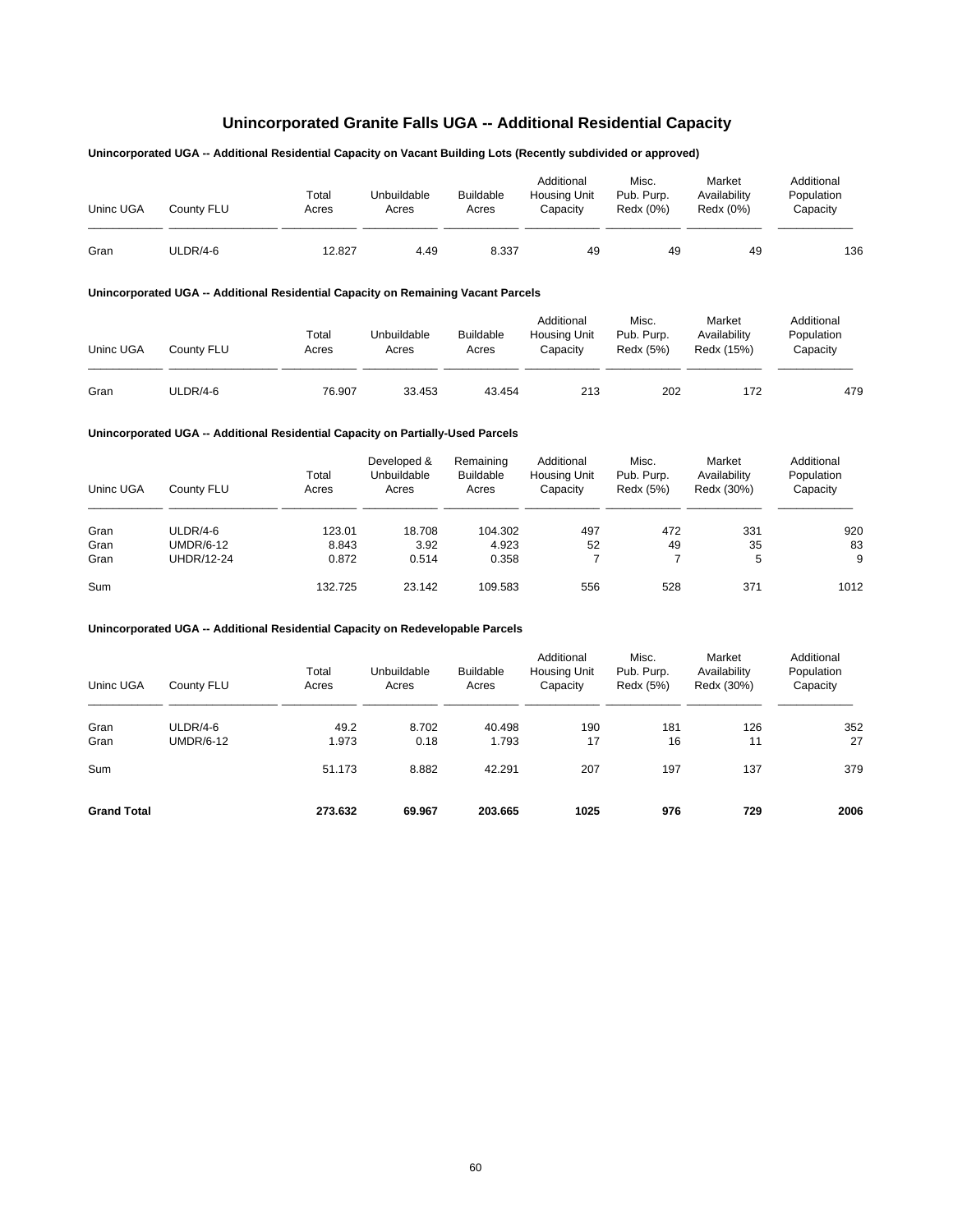# **Unincorporated Lake Stevens UGA -- Additional Residential Capacity**

**Unincorporated UGA -- Additional Residential Capacity on Vacant Building Lots (Recently subdivided or approved)**

| Uninc UGA   | County FLU        | Total<br>Acres | Unbuildable<br>Acres | <b>Buildable</b><br>Acres | Additional<br>Housing Unit<br>Capacity | Misc.<br>Pub. Purp.<br>Redx (0%) | Market<br>Availability<br>Redx (0%) | Additional<br>Population<br>Capacity |
|-------------|-------------------|----------------|----------------------|---------------------------|----------------------------------------|----------------------------------|-------------------------------------|--------------------------------------|
| <b>LkSt</b> | <b>UMDR/6-12</b>  | 53.401         | 16.679               | 36.722                    | 317                                    | 317                              | 317                                 | 761                                  |
| <b>LkSt</b> | <b>UHDR/12-24</b> | 21.151         | 1.42                 | 19.731                    | 236                                    | 236                              | 236                                 | 434                                  |
| <b>LkSt</b> | ULDR-4LkSt        | 164.336        | 41.611               | 122.725                   | 533                                    | 533                              | 533                                 | 1484                                 |
| <b>LkSt</b> | ULDR-6LkSt        | 314.225        | 45.725               | 268.5                     | 1384                                   | 1384                             | 1384                                | 3853                                 |
| <b>LkSt</b> | Urban Commercial  | 0.626          | 0                    | 0.626                     | 10                                     | 10                               | 10                                  | 18                                   |
| <b>LkSt</b> | Urban Industrial  | 139.158        | 47.407               | 91.751                    | 379                                    | 379                              | 379                                 | 1055                                 |
| Sum         |                   | 692.897        | 152.842              | 540.055                   | 2859                                   | 2859                             | 2859                                | 7605                                 |

**Unincorporated UGA -- Additional Residential Capacity on Remaining Vacant Parcels**

| Uninc UGA | County FLU       | Total<br>Acres | Unbuildable<br>Acres | <b>Buildable</b><br>Acres | Additional<br><b>Housing Unit</b><br>Capacity | Misc.<br>Pub. Purp.<br>Redx (5%) | Market<br>Availability<br>Redx (15%) | Additional<br>Population<br>Capacity |
|-----------|------------------|----------------|----------------------|---------------------------|-----------------------------------------------|----------------------------------|--------------------------------------|--------------------------------------|
| LkSt      | <b>UMDR/6-12</b> | 92.024         | 44.505               | 47.519                    | 523                                           | 497                              | 422                                  | 1014                                 |
| LkSt      | UHDR/12-24       | 30.437         | 5.995                | 24.442                    | 373                                           | 354                              | 301                                  | 554                                  |
| LkSt      | ULDR-4LkSt       | 169.11         | 88.44                | 80.67                     | 361                                           | 343                              | 292                                  | 812                                  |
| LkSt      | ULDR-6LkSt       | 267.611        | 66.392               | 201.219                   | 957                                           | 909                              | 773                                  | 2151                                 |
| LkSt      | Urban Commercial | 12.92          | 1.909                | 11.011                    | 47                                            | 45                               | 38                                   | 70                                   |
| Sum       |                  | 572.102        | 207.241              | 364.861                   | 2261                                          | 2148                             | 1826                                 | 4601                                 |

**Unincorporated UGA -- Additional Residential Capacity on Partially-Used Parcels**

| Uninc UGA   | County FLU | Total<br>Acres | Developed &<br>Unbuildable<br>Acres | Remaining<br><b>Buildable</b><br>Acres | Additional<br><b>Housing Unit</b><br>Capacity | Misc.<br>Pub. Purp.<br>Redx (5%) | Market<br>Availability<br>Redx (30%) | Additional<br>Population<br>Capacity |
|-------------|------------|----------------|-------------------------------------|----------------------------------------|-----------------------------------------------|----------------------------------|--------------------------------------|--------------------------------------|
| <b>LkSt</b> | UMDR/6-12  | 73.255         | 23.045                              | 50.21                                  | 520                                           | 494                              | 346                                  | 830                                  |
| <b>LkSt</b> | UHDR/12-24 | 35.611         | 16.101                              | 19.51                                  | 368                                           | 350                              | 245                                  | 450                                  |
| <b>LkSt</b> | ULDR-4LkSt | 380.507        | 140.216                             | 240.291                                | 973                                           | 924                              | 647                                  | 1801                                 |
| <b>LkSt</b> | ULDR-6LkSt | 576.582        | 178.885                             | 397.697                                | 1806                                          | 1716                             | 1201                                 | 3344                                 |
| Sum         |            | 1065.955       | 358.247                             | 707.708                                | 3667                                          | 3484                             | 2439                                 | 6425                                 |

| Uninc UGA          | County FLU              | Total<br>Acres | Unbuildable<br>Acres | <b>Buildable</b><br>Acres | Additional<br><b>Housing Unit</b><br>Capacity | Misc.<br>Pub. Purp.<br>Redx (5%) | Market<br>Availability<br>Redx (30%) | Additional<br>Population<br>Capacity |
|--------------------|-------------------------|----------------|----------------------|---------------------------|-----------------------------------------------|----------------------------------|--------------------------------------|--------------------------------------|
| <b>LkSt</b>        | <b>UMDR/6-12</b>        | 77.034         | 18.719               | 58.315                    | 606                                           | 576                              | 403                                  | 967                                  |
| <b>LkSt</b>        | UHDR/12-24              | 81.807         | 38.906               | 42.901                    | 814                                           | 773                              | 541                                  | 996                                  |
| LkSt               | ULDR-4LkSt              | 103.712        | 36.255               | 67.457                    | 246                                           | 234                              | 164                                  | 455                                  |
| LkSt               | ULDR-6LkSt              | 163.666        | 17.653               | 146.013                   | 685                                           | 651                              | 456                                  | 1268                                 |
| <b>LkSt</b>        | <b>Urban Commercial</b> | 4.234          | 0.005                | 4.229                     | 18                                            | 17                               | 12                                   | 22                                   |
| Sum                |                         | 430.453        | 111.538              | 318.915                   | 2369                                          | 2251                             | 1576                                 | 3708                                 |
| <b>Grand Total</b> |                         | 2761.407       | 829.868              | 1931.539                  | 11156                                         | 10742                            | 8700                                 | 22339                                |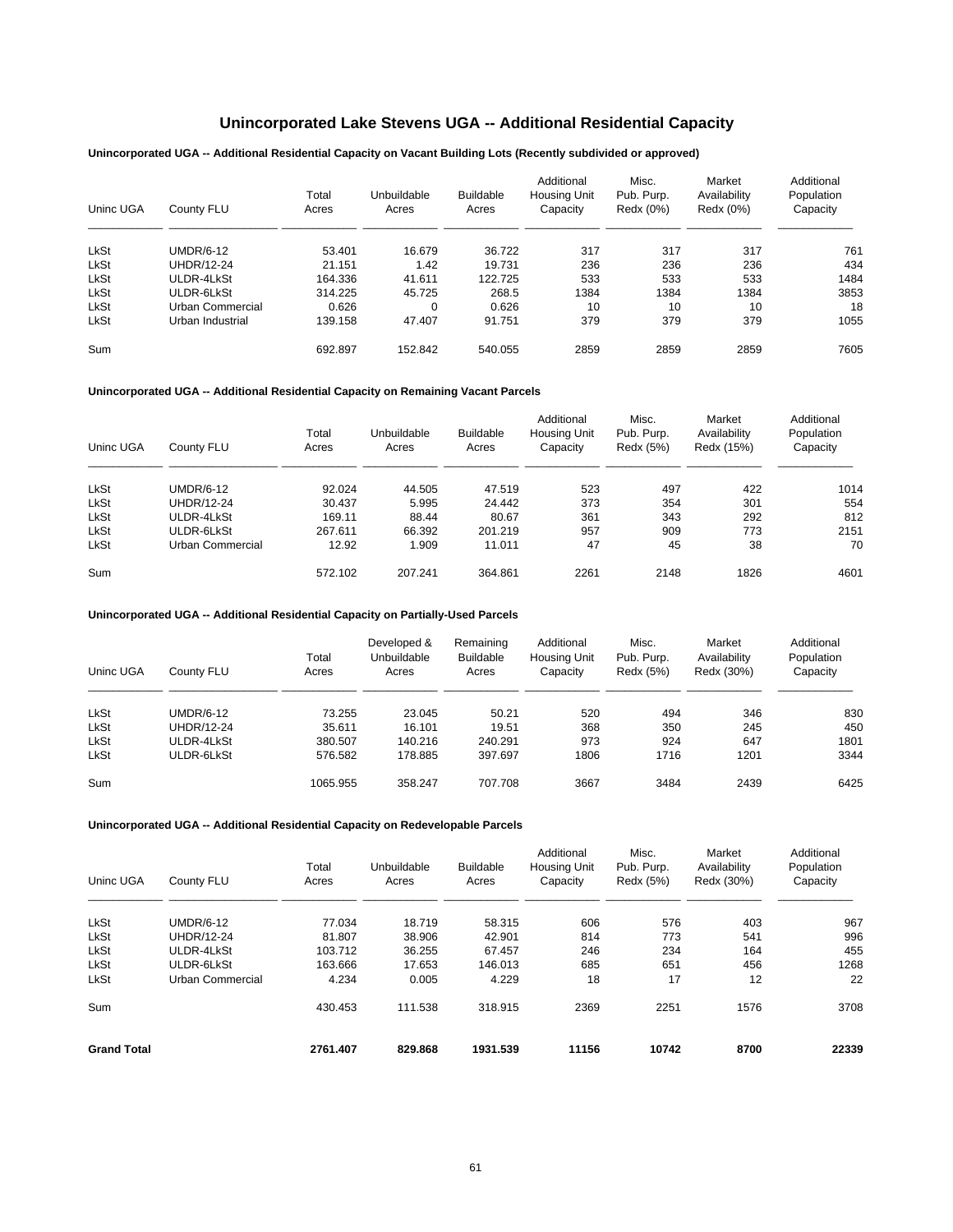# **Unincorporated Marysville UGA -- Additional Residential Capacity**

## **Unincorporated UGA -- Additional Residential Capacity on Vacant Building Lots (Recently subdivided or approved)**

| Uninc UGA | County FLU   | Total<br>Acres | Unbuildable<br>Acres | <b>Buildable</b><br>Acres | Additional<br>Housing Unit<br>Capacity | Misc.<br>Pub. Purp.<br>Redx (0%) | Market<br>Availability<br>Redx (0%) | Additional<br>Population<br>Capacity |
|-----------|--------------|----------------|----------------------|---------------------------|----------------------------------------|----------------------------------|-------------------------------------|--------------------------------------|
| Mary      | ULDR/4-5Mary | 126.491        | 0.476                | 126.015                   | 410                                    | 410                              | 410                                 | 1141                                 |
| Mary      | ULDR/5-6Mary | 72.962         | 0.175                | 72.787                    | 268                                    | 268                              | 268                                 | 746                                  |
| Mary      | ULDR/4-6     | 228.259        | 33.573               | 194.686                   | 889                                    | 889                              | 889                                 | 2475                                 |
| Mary      | UMDR/6-12    | 121.972        | 29.384               | 92.588                    | 672                                    | 672                              | 672                                 | 1613                                 |
| Mary      | UHDR/12-24   | 0.542          | 0                    | 0.542                     | 4                                      | 4                                | 4                                   |                                      |
| Sum       |              | 550.226        | 63.608               | 486.618                   | 2243                                   | 2243                             | 2243                                | 5982                                 |

## **Unincorporated UGA -- Additional Residential Capacity on Remaining Vacant Parcels**

| Uninc UGA | County FLU        | Total<br>Acres | Unbuildable<br>Acres | <b>Buildable</b><br>Acres | Additional<br><b>Housing Unit</b><br>Capacity | Misc.<br>Pub. Purp.<br>Redx (5%) | Market<br>Availability<br>Redx (15%) | Additional<br>Population<br>Capacity |
|-----------|-------------------|----------------|----------------------|---------------------------|-----------------------------------------------|----------------------------------|--------------------------------------|--------------------------------------|
| Mary      | ULDR/4-5Mary      | 159.706        | 43.53                | 116.176                   | 414                                           | 393                              | 334                                  | 931                                  |
| Mary      | ULDR/5-6Mary      | 44.425         | 7.198                | 37.227                    | 175                                           | 166                              | 141                                  | 393                                  |
| Mary      | ULDR/4-6          | 383.349        | 47.038               | 336.311                   | 1651                                          | 1568                             | 1333                                 | 3712                                 |
| Mary      | <b>UMDR/6-12</b>  | 50.01          | 3.841                | 46.169                    | 506                                           | 481                              | 409                                  | 981                                  |
| Mary      | <b>UHDR/12-24</b> | 30.98          | 23.051               | 7.929                     | 155                                           | 147                              | 125                                  | 230                                  |
| Mary      | Urban Commercial  | 30.392         | 6.348                | 24.044                    | 109                                           | 104                              | 88                                   | 162                                  |
| Mary      | Lakewood Area     | 70.602         | 32.728               | 37.874                    | 149                                           | 142                              | 120                                  | 335                                  |
| Sum       |                   | 769.464        | 163.734              | 605.73                    | 3159                                          | 3001                             | 2550                                 | 6744                                 |

#### **Unincorporated UGA -- Additional Residential Capacity on Partially-Used Parcels**

| Uninc UGA | County FLU    | Total<br>Acres | Developed &<br>Unbuildable<br>Acres | Remaining<br><b>Buildable</b><br>Acres | Additional<br>Housing Unit<br>Capacity | Misc.<br>Pub. Purp.<br>Redx (5%) | Market<br>Availability<br>Redx (30%) | Additional<br>Population<br>Capacity |
|-----------|---------------|----------------|-------------------------------------|----------------------------------------|----------------------------------------|----------------------------------|--------------------------------------|--------------------------------------|
| Mary      | ULDR/4-5Mary  | 243.694        | 51.6                                | 192.094                                | 668                                    | 635                              | 444                                  | 1237                                 |
| Mary      | ULDR/5-6Mary  | 125.858        | 26.664                              | 99.194                                 | 448                                    | 426                              | 298                                  | 829                                  |
| Mary      | $ULDR/4-6$    | 772.625        | 267.231                             | 505.394                                | 2259                                   | 2146                             | 1502                                 | 4182                                 |
| Mary      | UMDR/6-12     | 150.049        | 21.02                               | 129.029                                | 1396                                   | 1326                             | 928                                  | 2228                                 |
| Mary      | UHDR/12-24    | 28.774         | 12.96                               | 15.814                                 | 290                                    | 276                              | 193                                  | 355                                  |
| Mary      | Lakewood Area | 30.548         | 19.209                              | 11.339                                 | 45                                     | 43                               | 30                                   | 83                                   |
| Sum       |               | 1351.548       | 398.684                             | 952.864                                | 5106                                   | 4852                             | 3395                                 | 8914                                 |

| Uninc UGA          | County FLU        | Total<br>Acres | Unbuildable<br>Acres | <b>Buildable</b><br>Acres | Additional<br><b>Housing Unit</b><br>Capacity | Misc.<br>Pub. Purp.<br>Redx (5%) | Market<br>Availability<br>Redx (30%) | Additional<br>Population<br>Capacity |
|--------------------|-------------------|----------------|----------------------|---------------------------|-----------------------------------------------|----------------------------------|--------------------------------------|--------------------------------------|
| Mary               | ULDR/4-5Mary      | 83.871         | 8.786                | 75.085                    | 248                                           | 236                              | 165                                  | 459                                  |
| Mary               | ULDR/5-6Mary      | 32.437         | 3.699                | 28.738                    | 126                                           | 120                              | 84                                   | 233                                  |
| Mary               | ULDR/4-6          | 234.801        | 50.76                | 184.041                   | 856                                           | 813                              | 569                                  | 1585                                 |
| Mary               | <b>UMDR/6-12</b>  | 99.866         | 2.98                 | 96.886                    | 1043                                          | 991                              | 694                                  | 1665                                 |
| Mary               | <b>UHDR/12-24</b> | 47.952         | 6.671                | 41.281                    | 796                                           | 756                              | 529                                  | 974                                  |
| Sum                |                   | 498.927        | 72.896               | 426.031                   | 3069                                          | 2916                             | 2041                                 | 4916                                 |
| <b>Grand Total</b> |                   | 3170.165       | 698.922              | 2471.243                  | 13577                                         | 13012                            | 10229                                | 26556                                |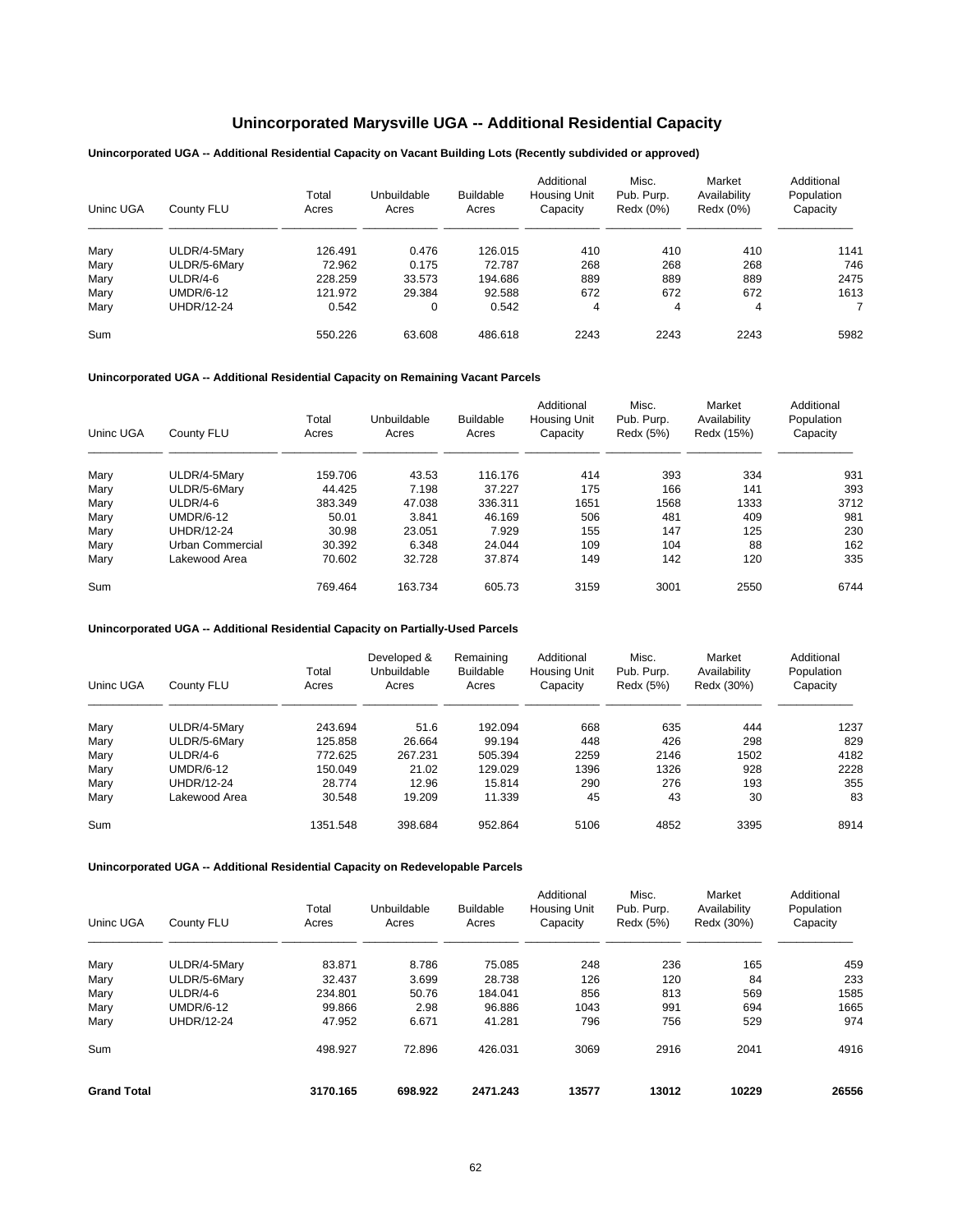# **Unincorporated Monroe UGA -- Additional Residential Capacity**

## **Unincorporated UGA -- Additional Residential Capacity on Vacant Building Lots (Recently subdivided or approved)**

| Uninc UGA | Countv FLU | Total<br>Acres | Unbuildable<br>Acres | <b>Buildable</b><br>Acres | Additional<br><b>Housing Unit</b><br>Capacity | Misc.<br>Pub. Purp.<br>Redx (0%) | Market<br>Availability<br>Redx (0%) | Additional<br>Population<br>Capacity |
|-----------|------------|----------------|----------------------|---------------------------|-----------------------------------------------|----------------------------------|-------------------------------------|--------------------------------------|
| Monr      | ULDR/4-6   | 0.595          |                      | 0.595                     |                                               |                                  |                                     |                                      |

## **Unincorporated UGA -- Additional Residential Capacity on Remaining Vacant Parcels**

| Uninc UGA    | County FLU                   | Total<br>Acres   | Unbuildable<br>Acres | <b>Buildable</b><br>Acres | Additional<br><b>Housing Unit</b><br>Capacity | Misc.<br>Pub. Purp.<br>Redx (5%) | Market<br>Availability<br>Redx (15%) | Additional<br>Population<br>Capacity |
|--------------|------------------------------|------------------|----------------------|---------------------------|-----------------------------------------------|----------------------------------|--------------------------------------|--------------------------------------|
| Monr<br>Monr | ULDR/4-6<br><b>UMDR/6-12</b> | 281.249<br>4.468 | 58.365<br>0          | 222.884<br>4.468          | 1073<br>47                                    | 1019<br>45                       | 866<br>38                            | 2412<br>91                           |
| Sum          |                              | 285.717          | 58.365               | 227.352                   | 1120                                          | 1064                             | 904                                  | 2503                                 |

#### **Unincorporated UGA -- Additional Residential Capacity on Partially-Used Parcels**

| Uninc UGA | County FLU       | Total<br>Acres | Developed &<br>Unbuildable<br>Acres | Remaining<br><b>Buildable</b><br>Acres | Additional<br><b>Housing Unit</b><br>Capacity | Misc.<br>Pub. Purp.<br>Redx (5%) | Market<br>Availability<br>Redx (30%) | Additional<br>Population<br>Capacity |
|-----------|------------------|----------------|-------------------------------------|----------------------------------------|-----------------------------------------------|----------------------------------|--------------------------------------|--------------------------------------|
| Monr      | ULDR/4-6         | 154.281        | 40.038                              | 114.243                                | 529                                           | 503                              | 352                                  | 979                                  |
| Monr      | <b>UMDR/6-12</b> | 13.743         | 2.208                               | 11.535                                 | 81                                            | 77                               | 54                                   | 129                                  |
| Sum       |                  | 168.024        | 42.246                              | 125.778                                | 610                                           | 580                              | 406                                  | 1108                                 |

| Uninc UGA          | County FLU       | Total<br>Acres | Unbuildable<br>Acres | <b>Buildable</b><br>Acres | Additional<br>Housing Unit<br>Capacity | Misc.<br>Pub. Purp.<br>Redx (5%) | Market<br>Availability<br>Redx (30%) | Additional<br>Population<br>Capacity |
|--------------------|------------------|----------------|----------------------|---------------------------|----------------------------------------|----------------------------------|--------------------------------------|--------------------------------------|
| Monr               | ULDR/4-6         | 85.396         | 21.13                | 64.266                    | 247                                    | 235                              | 164                                  | 457                                  |
| Monr               | <b>UMDR/6-12</b> | 1.142          | $\mathbf 0$          | 1.142                     | 10                                     | 10                               |                                      | 16                                   |
| Sum                |                  | 86.538         | 21.13                | 65.408                    | 257                                    | 245                              | 171                                  | 473                                  |
| <b>Grand Total</b> |                  | 540.874        | 121.741              | 419.133                   | 1989                                   | 1891                             | 1483                                 | 4090                                 |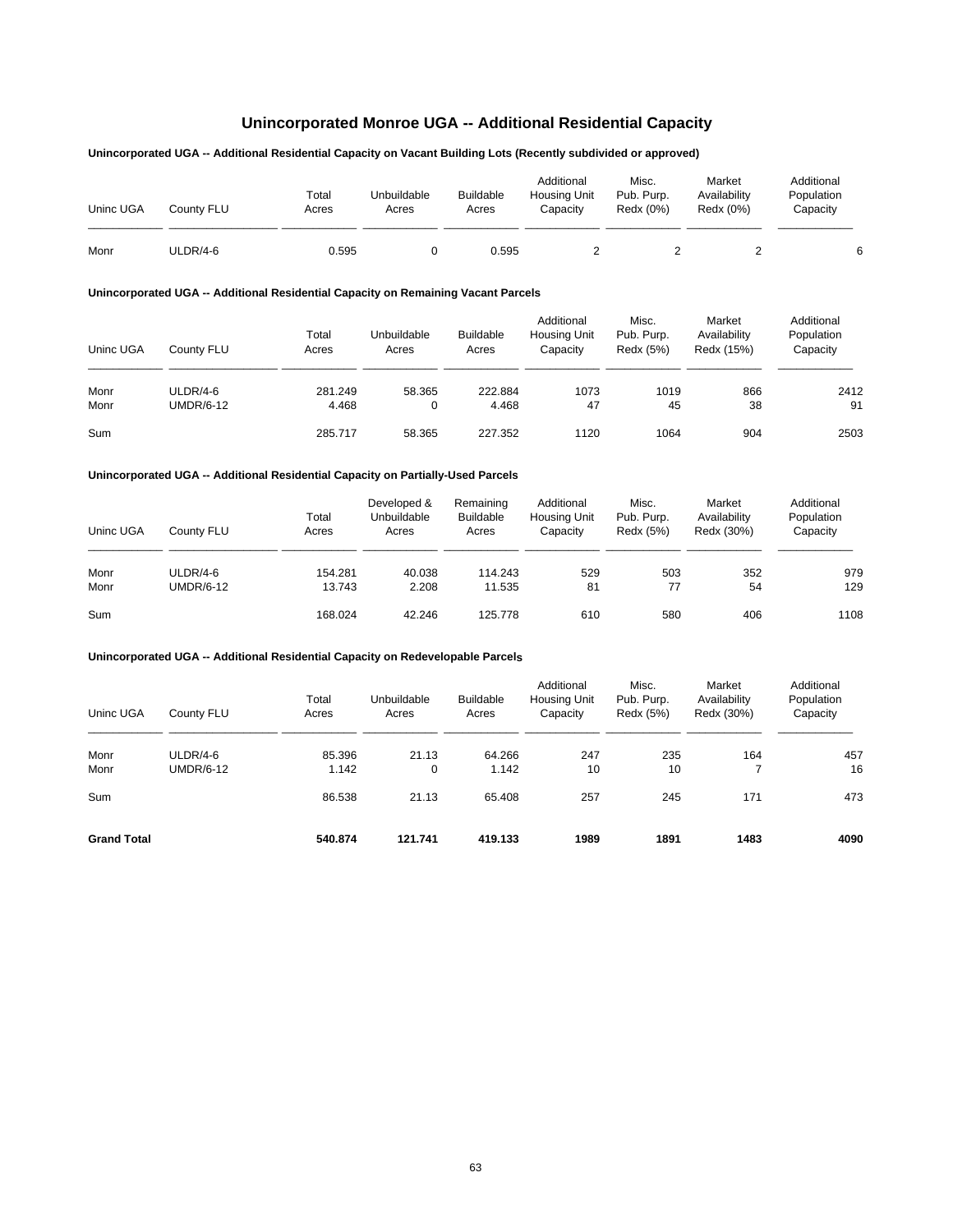# **Unincorporated Snohomish UGA -- Additional Residential Capacity**

## **Unincorporated UGA -- Additional Residential Capacity on Vacant Building Lots (Recently subdivided or approved)**

| Uninc UGA | County FLU | Total<br>Acres | Unbuildable<br>Acres | <b>Buildable</b><br>Acres | Additional<br><b>Housing Unit</b><br>Capacity | Misc.<br>Pub. Purp.<br>Redx (0%) | Market<br>Availability<br>Redx (0%) | Additional<br>Population<br>Capacity |
|-----------|------------|----------------|----------------------|---------------------------|-----------------------------------------------|----------------------------------|-------------------------------------|--------------------------------------|
| Snoh      | ULDR/4-6   | 0.662          | 0.597                | 0.065                     |                                               |                                  |                                     | ≏                                    |

## **Unincorporated UGA -- Additional Residential Capacity on Remaining Vacant Parcels**

| Uninc UGA    | County FLU                   | Total<br>Acres   | Unbuildable<br>Acres | <b>Buildable</b><br>Acres | Additional<br><b>Housing Unit</b><br>Capacity | Misc.<br>Pub. Purp.<br>Redx (5%) | Market<br>Availability<br>Redx (15%) | Additional<br>Population<br>Capacity |
|--------------|------------------------------|------------------|----------------------|---------------------------|-----------------------------------------------|----------------------------------|--------------------------------------|--------------------------------------|
| Snoh<br>Snoh | ULDR/4-6<br><b>UMDR/6-12</b> | 108.996<br>3.046 | 30.335<br>0.205      | 78.661<br>2.841           | 376<br>30                                     | 357<br>28                        | 304<br>24                            | 845<br>58                            |
| Sum          |                              | 112.042          | 30.54                | 81.502                    | 406                                           | 385                              | 328                                  | 903                                  |

#### **Unincorporated UGA -- Additional Residential Capacity on Partially-Used Parcels**

| Uninc UGA | County FLU       | Total<br>Acres | Developed &<br>Unbuildable<br>Acres | Remaining<br><b>Buildable</b><br>Acres | Additional<br><b>Housing Unit</b><br>Capacity | Misc.<br>Pub. Purp.<br>Redx (5%) | Market<br>Availability<br>Redx (30%) | Additional<br>Population<br>Capacity |
|-----------|------------------|----------------|-------------------------------------|----------------------------------------|-----------------------------------------------|----------------------------------|--------------------------------------|--------------------------------------|
| Snoh      | ULDR/4-6         | 305.64         | 112.602                             | 193.038                                | 885                                           | 841                              | 589                                  | 1638                                 |
| Snoh      | <b>UMDR/6-12</b> | 28.569         | 6.463                               | 22.106                                 | 236                                           | 224                              | 157                                  | 377                                  |
| Sum       |                  | 334.209        | 119.065                             | 215.144                                | 1121                                          | 1065                             | 746                                  | 2015                                 |

| Uninc UGA          | County FLU       | Total<br>Acres | Unbuildable<br>Acres | <b>Buildable</b><br>Acres | Additional<br>Housing Unit<br>Capacity | Misc.<br>Pub. Purp.<br>Redx (5%) | Market<br>Availability<br>Redx (30%) | Additional<br>Population<br>Capacity |
|--------------------|------------------|----------------|----------------------|---------------------------|----------------------------------------|----------------------------------|--------------------------------------|--------------------------------------|
| Snoh               | ULDR/4-6         | 88.202         | 25.441               | 62.761                    | 279                                    | 265                              | 186                                  | 517                                  |
| Snoh               | <b>UMDR/6-12</b> | 13.245         | 2.656                | 10.589                    | 107                                    | 102                              | 71                                   | 171                                  |
| Sum                |                  | 101.447        | 28.097               | 73.35                     | 386                                    | 367                              | 257                                  | 688                                  |
| <b>Grand Total</b> |                  | 548.36         | 178.299              | 370.061                   | 1914                                   | 1818                             | 1332                                 | 3609                                 |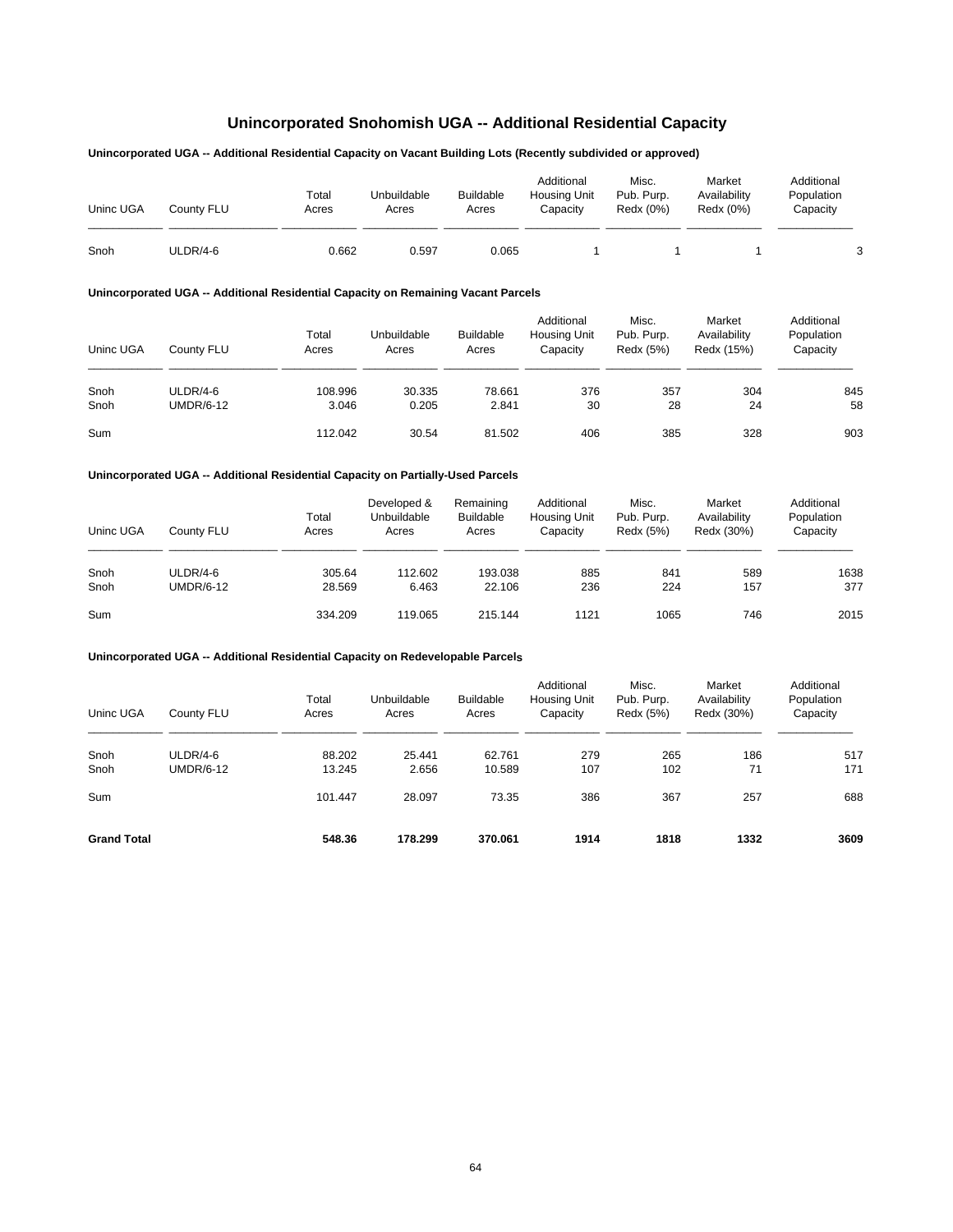# **Unincorporated Stanwood UGA -- Additional Residential Capacity**

## **Unincorporated UGA -- Additional Residential Capacity on Vacant Building Lots (Recently subdivided or approved)**

| Uninc UGA | Countv FLU | Total<br>Acres | Unbuildable<br>Acres | <b>Buildable</b><br>Acres | Additional<br><b>Housing Unit</b><br>Capacitv | Misc.<br>Pub. Purp.<br>Redx (0%) | Market<br>Availability<br>Redx (0%) | Additional<br>Population<br>Capacity |
|-----------|------------|----------------|----------------------|---------------------------|-----------------------------------------------|----------------------------------|-------------------------------------|--------------------------------------|
| Stan      | ULDR/4-6   | 178.907        | 14.51                | 164.397                   | 517                                           | 517                              | 517                                 | 1439                                 |

## **Unincorporated UGA -- Additional Residential Capacity on Remaining Vacant Parcels**

| Uninc UGA | County FLU       | Total<br>Acres | Unbuildable<br>Acres | <b>Buildable</b><br>Acres | Additional<br><b>Housing Unit</b><br>Capacity | Misc.<br>Pub. Purp.<br>Redx (5%) | Market<br>Availability<br>Redx (15%) | Additional<br>Population<br>Capacity |
|-----------|------------------|----------------|----------------------|---------------------------|-----------------------------------------------|----------------------------------|--------------------------------------|--------------------------------------|
| Stan      | ULDR/4-6         | 132.526        | 18.861               | 113.665                   | 546                                           | 519                              | 441                                  | 1227                                 |
| Stan      | UMDR/6-12        | 34.303         | 11.217               | 23.086                    | 253                                           | 240                              | 204                                  | 490                                  |
| Stan      | UHDR/12-24       | 12.942         | 2.122                | 10.82                     | 211                                           | 200                              | 170                                  | 314                                  |
| Stan      | Urban Commercial | 0.723          | 0                    | 0.723                     | $\overline{2}$                                | 2                                | $\overline{2}$                       | 3                                    |
| Sum       |                  | 180.494        | 32.2                 | 148.294                   | 1012                                          | 961                              | 817                                  | 2034                                 |

#### **Unincorporated UGA -- Additional Residential Capacity on Partially-Used Parcels**

| Uninc UGA | County FLU       | Total<br>Acres | Developed &<br>Unbuildable<br>Acres | Remaining<br><b>Buildable</b><br>Acres | Additional<br><b>Housing Unit</b><br>Capacity | Misc.<br>Pub. Purp.<br>Redx (5%) | Market<br>Availability<br>Redx (30%) | Additional<br>Population<br>Capacity |
|-----------|------------------|----------------|-------------------------------------|----------------------------------------|-----------------------------------------------|----------------------------------|--------------------------------------|--------------------------------------|
| Stan      | ULDR/4-6         | 223.135        | 53.552                              | 169.583                                | 811                                           | 770                              | 539                                  | 1501                                 |
| Stan      | <b>UMDR/6-12</b> | 20.123         | 3.688                               | 16.435                                 | 182                                           | 173                              | 121                                  | 290                                  |
| Stan      | UHDR/12-24       | 3.609          | 0.519                               | 3.09                                   | 59                                            | 56                               | 39                                   | 72                                   |
| Stan      | Urban Village    | 9.484          | 0.281                               | 9.203                                  | 92                                            | 87                               | 61                                   | 113                                  |
| Sum       |                  | 256.351        | 58.04                               | 198.311                                | 1144                                          | 1086                             | 760                                  | 1976                                 |

| Uninc UGA          | County FLU       | Total<br>Acres | Unbuildable<br>Acres | <b>Buildable</b><br>Acres | Additional<br><b>Housing Unit</b><br>Capacity | Misc.<br>Pub. Purp.<br>Redx (5%) | Market<br>Availability<br>Redx (30%) | Additional<br>Population<br>Capacity |
|--------------------|------------------|----------------|----------------------|---------------------------|-----------------------------------------------|----------------------------------|--------------------------------------|--------------------------------------|
| Stan               | ULDR/4-6         | 66.15          | 11.322               | 54.828                    | 261                                           | 248                              | 174                                  | 483                                  |
| Stan               | <b>UMDR/6-12</b> | 32.647         | 5.477                | 27.17                     | 301                                           | 286                              | 200                                  | 480                                  |
| Sum                |                  | 98.797         | 16.799               | 81.998                    | 562                                           | 534                              | 374                                  | 963                                  |
| <b>Grand Total</b> |                  | 714.549        | 121.549              | 593                       | 3235                                          | 3098                             | 2468                                 | 6412                                 |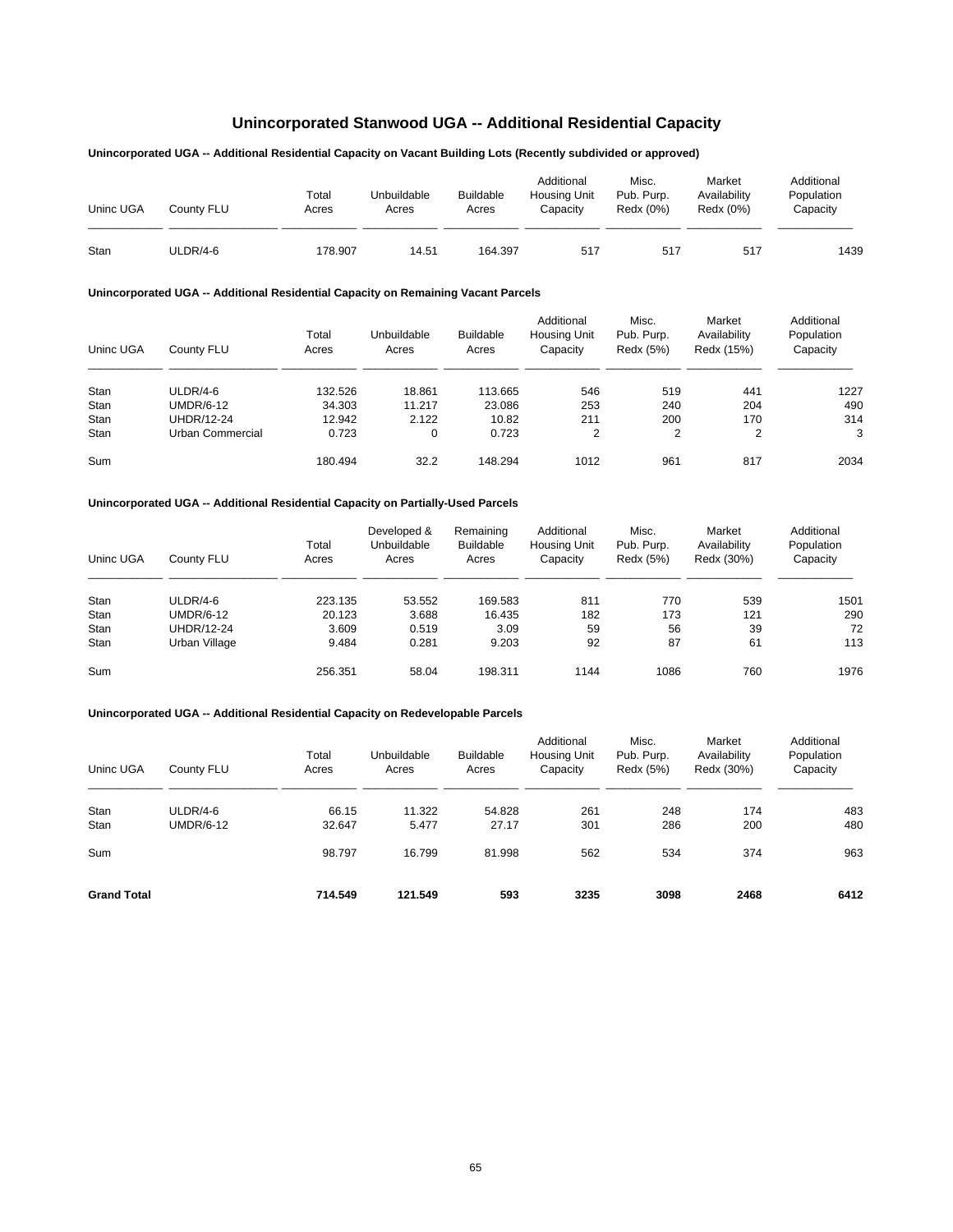# **Unincorporated Sultan UGA -- Additional Residential Capacity**

## **Unincorporated UGA -- Additional Residential Capacity on Remaining Vacant Parcels**

| Uninc UGA | County FLU       | Total<br>Acres | Unbuildable<br>Acres | <b>Buildable</b><br>Acres | Additional<br><b>Housing Unit</b><br>Capacity | Misc.<br>Pub. Purp.<br>Redx (5%) | Market<br>Availability<br>Redx (15%) | Additional<br>Population<br>Capacity |
|-----------|------------------|----------------|----------------------|---------------------------|-----------------------------------------------|----------------------------------|--------------------------------------|--------------------------------------|
| Sult      | ULDR/4-6         | 90.959         | 61.02                | 29.939                    | 149                                           | 142                              | 120                                  | 335                                  |
| Sult      | <b>UMDR/6-12</b> | 4.889          | 0.792                | 4.097                     | 45                                            | 43                               | 36                                   | 87                                   |
| Sum       |                  | 95.848         | 61.812               | 34.036                    | 194                                           | 185                              | 156                                  | 422                                  |

#### **Unincorporated UGA -- Additional Residential Capacity on Partially-Used Parcels**

| Uninc UGA | County FLU       | Total<br>Acres | Developed &<br>Unbuildable<br>Acres | Remaining<br><b>Buildable</b><br>Acres | Additional<br><b>Housing Unit</b><br>Capacity | Misc.<br>Pub. Purp.<br>Redx (5%) | Market<br>Availability<br>Redx (30%) | Additional<br>Population<br>Capacity |
|-----------|------------------|----------------|-------------------------------------|----------------------------------------|-----------------------------------------------|----------------------------------|--------------------------------------|--------------------------------------|
| Sult      | ULDR/4-6         | 221.001        | 105.198                             | 115.803                                | 548                                           | 521                              | 364                                  | 1015                                 |
| Sult      | <b>UMDR/6-12</b> | 4.813          | 1.681                               | 3.132                                  | 34                                            | 32                               | 23                                   | 54                                   |
| Sum       |                  | 225.814        | 106.879                             | 118.935                                | 582                                           | 553                              | 387                                  | 1069                                 |

| Uninc UGA          | County FLU       | Total<br>Acres | Unbuildable<br>Acres | <b>Buildable</b><br>Acres | Additional<br>Housing Unit<br>Capacity | Misc.<br>Pub. Purp.<br>Redx (5%) | Market<br>Availability<br>Redx (30%) | Additional<br>Population<br>Capacity |
|--------------------|------------------|----------------|----------------------|---------------------------|----------------------------------------|----------------------------------|--------------------------------------|--------------------------------------|
| Sult               | ULDR/4-6         | 149.52         | 67.594               | 81.926                    | 398                                    | 378                              | 265                                  | 737                                  |
| Sult               | <b>UMDR/6-12</b> | 9.934          | 5.214                | 4.72                      | 50                                     | 48                               | 33                                   | 80                                   |
| Sum                |                  | 159.454        | 72.808               | 86.646                    | 448                                    | 426                              | 298                                  | 817                                  |
| <b>Grand Total</b> |                  | 481.116        | 241.499              | 239.617                   | 1224                                   | 1164                             | 841                                  | 2308                                 |